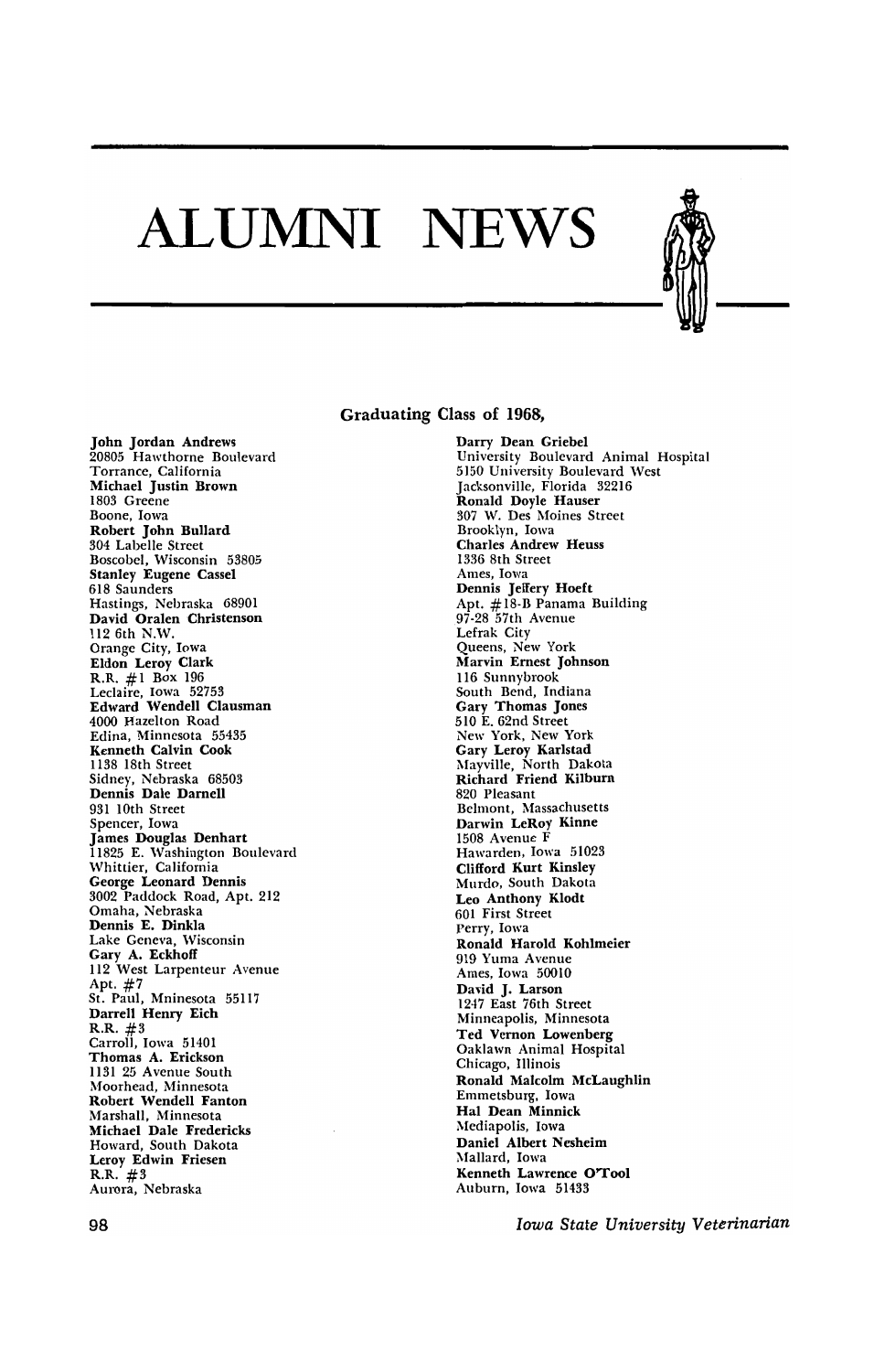Sylvia Harken Orlando 1703 W. 7th Apartment T-l Frederick, Maryland Duane Keith Peuse Holstein, Iowa Donald Edwin Pfund Alcester, South Dakota Roger Fred Reppert Sherburn, Minnesota Richard James Reynolds 916 Massena Waukegan, Illinois James Lawrence Robertson 17 Monterey Street Bakersfield, California Jack M, Robinson Adrian, Minnesota Mark Darwin Rogers University of Pennsylvania Philadelphia, Pennsylvania Herman G. Schatz 632 W. Lincoln New Richmond, Wisconsin Richard C. Scott 97·28 57th Avenue, Apt. 16B LeFrak City Queens, New York Daniel L. Skow Wesley ,Iowa 50483 Lloyd William Sorenson Ross, North Dakota John Miller Terry University of California Davis, California Robert Wadsworth Thompson 210 Cedar O'Neill, Nebraska Ronald LaVern Thompson .f76 Bedford Street Lexington, Massachusetts

Edwin Thomas Thurber RALSTON PURINA COMPANY Checkerboard Square Saint Louis, Missouri 63199 Michael James Tierney  $RR$   $\#3$ Missouri Valley, Iowa 51555 Kenneth Robert Torrey 627N Western Amcs, Iowa 50010 Charles William Troup 160 Green Street Center Point, Iowa Dwight Eugene Van Genderen Laurens, Iowa Leonard Ray Vogel Coin, Iowa Thomas William Vogel Pittman Small Animal Clinic Omaha, Nebraska James Wayne Walker Lee's Summit, Missouri John Paul Ward Hiram Ward Box 36 Hartford, New York Lyle Loy Warden Nodaway Veterinary Clinic ;\Iaryville, Missouri James Charles Weiss Syracuse, Nebraska Kenneth D. Weston Reedsville, Wisconsin Rex W. Wilhelm Stuart, Iowa Daniel Malcolm Woodworth Box 13 Wayncsboro, Virginia 22980 David Garfield Wyatt Merritt Animal Clinic Mexico, Missouri Karen P. Wylie ·121 So. Marshall Boone, Iowa

ISU Veterinary Medical Alumni Luncheon Hotel Fort Des Moines Monday — January 20, 1969 *The Proposed New College of Veterinary Medicine Illustrated*  Sponsored by ISU Veterinary Medical Alumni Association